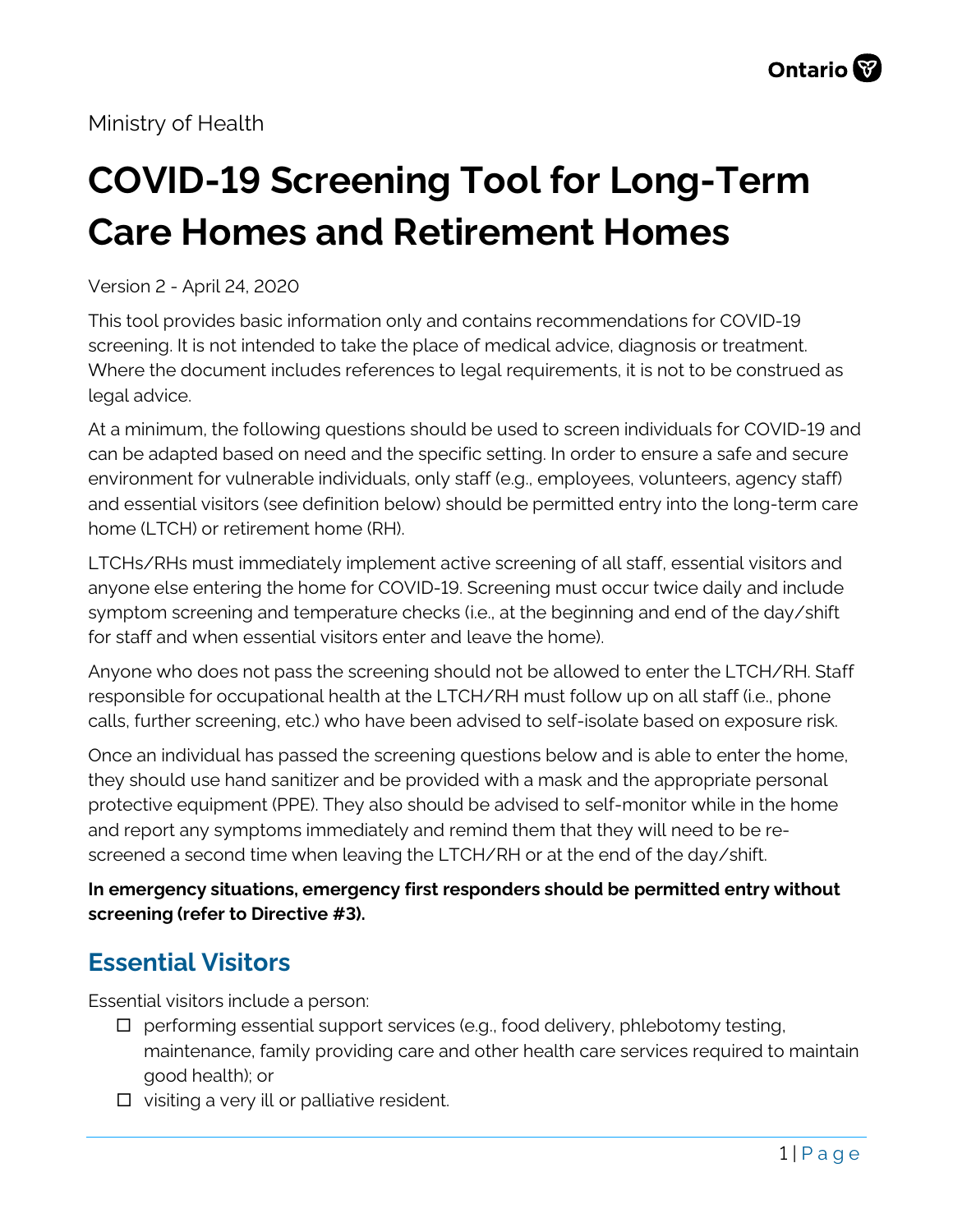## **Screening Questions**

|    | <b>1.</b> Do you have a fever? (take temperature; fever is a temperature of 37.8 $\degree$ C or greater) |                 |     |         |           |  |  |
|----|----------------------------------------------------------------------------------------------------------|-----------------|-----|---------|-----------|--|--|
|    | Yes                                                                                                      | <b>No</b><br>ΙI |     |         |           |  |  |
|    |                                                                                                          |                 |     |         |           |  |  |
| 2. | Do you have any of the following symptoms or signs?                                                      |                 |     |         |           |  |  |
|    | New or worsening cough                                                                                   | H               | Yes |         | No.       |  |  |
|    | Shortness of breath                                                                                      | ΙI              | Yes | П       | <b>No</b> |  |  |
|    | Sore throat                                                                                              | П               | Yes | П       | No.       |  |  |
|    | Runny nose or sneezing                                                                                   | П               | Yes | П       | <b>No</b> |  |  |
|    | Nasal congestion                                                                                         | П               | Yes | П       | No.       |  |  |
|    | Hoarse voice                                                                                             | П               | Yes | П       | No.       |  |  |
|    | Difficulty swallowing                                                                                    | $\perp$         | Yes | $\perp$ | No.       |  |  |
|    | New smell or taste disorder(s)                                                                           | П               | Yes | □       | <b>No</b> |  |  |
|    | Nausea/vomiting, diarrhea, abdominal pain                                                                | ΙI              | Yes | П       | No.       |  |  |
|    | Unexplained fatigue/malaise                                                                              | LΙ              | Yes | П       | <b>No</b> |  |  |
|    | Chills                                                                                                   | П               | Yes | П       | No.       |  |  |
|    | Headache                                                                                                 |                 | Yes |         | No.       |  |  |
|    |                                                                                                          |                 |     |         |           |  |  |

**3.** Have you travelled or had close contact with anyone that has travelled in the past 14 days?

| $\square$ Yes | $\square$ No |
|---------------|--------------|
|               |              |

**4.** Have you had close contact with anyone with respiratory illness or a confirmed or probable case of COVID-19?

 $\Box$  Yes – go to question 5  $\Box$  No – screening complete

**5.** Did you wear the required and/or recommended PPE according to the type of duties you were performing (e.g., goggles, gloves, mask and gown or N95 with aerosol generating medical procedures (AGMPs)) when you had close contact with a suspected or confirmed case of COVID-19?

 $\square$  Yes  $\square$  Yes  $\square$  No.